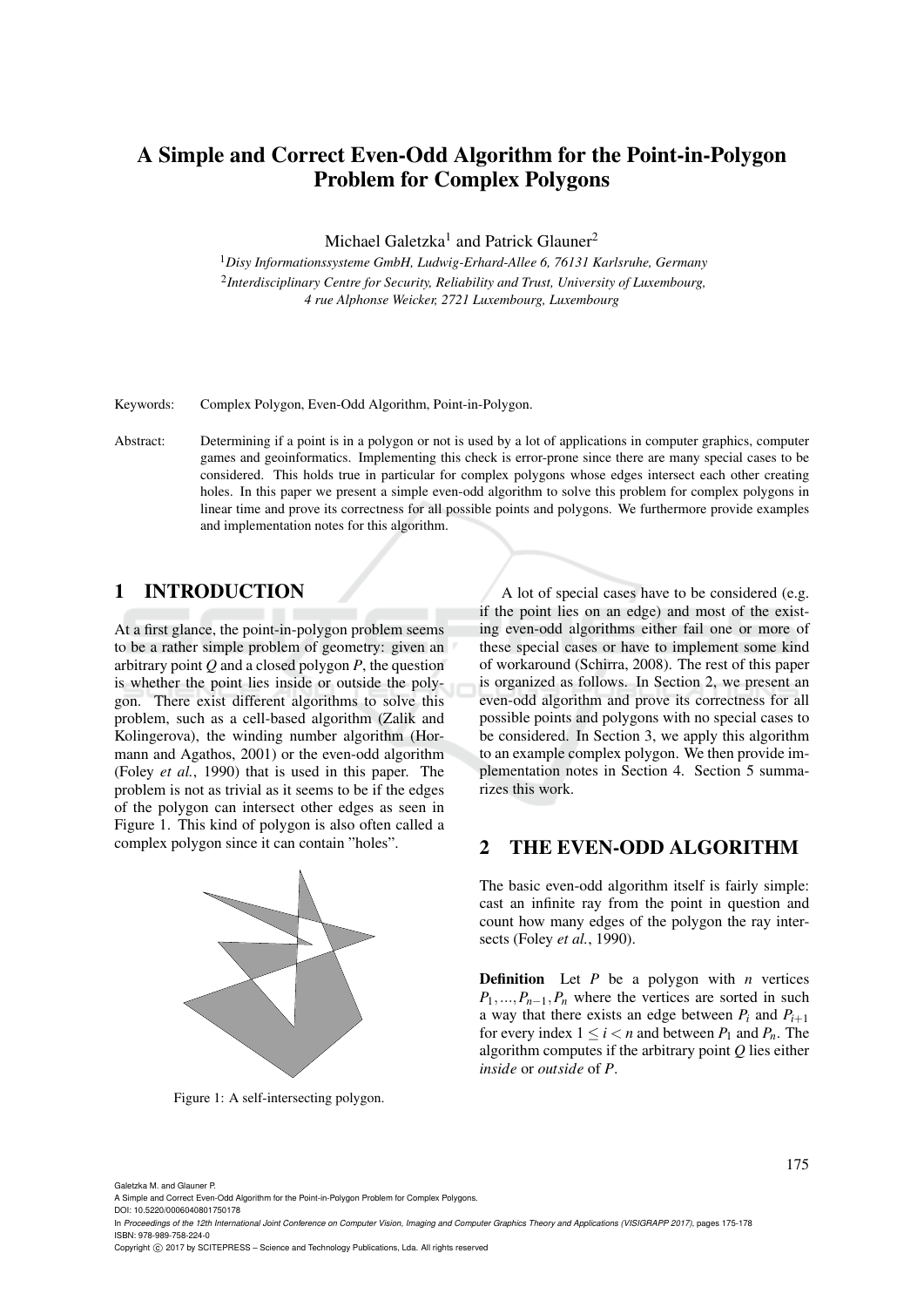The Steps of the Algorithm. To ease the presentation of the steps of the algorithm, it defines its own coordinate system with  $(0|0) = Q$  by moving the polygon. This translation is only for illustration purposes. The algorithm then uses the positive x-axis as ray to calculate intersections with the edges of *P*. So the start vertex of the ray is  $(0|0)$  and the end vertex is  $(x_{max}|0)$  where  $x_{max}$  is an x value greater than that of any of the vertices of *P*.

- 1. First it is determined if *Q* is equal to any of the vertices of *P* or lies on any of the edges connecting the vertices. If so the result is *inside*.
- 2. A vertex  $P_s$  that does not lie on the x-axis is searched in the set of vertices of *P*. If no such vertex can be found the result is *outside*.
- 3. Set *i* to 1. Beginning from that vertex  $P_s$  the following steps are repeated until all vertices of *P* have been visited:
- (a) The index *s* is increased to  $s + i$  until the next vertex  $P_{s+i}$  not lying on the x-axis is found. If the index  $s + i > n$  then *i* is set to  $-s$  and the search is continued.
- (b) Depending on the course of step (a) one of the following steps is taken:
	- i. *No vertex has been skipped*: the line segment from  $P_s$  to  $P_{s+i}$  is intersected with the positive x-axis.
	- ii. *At least one vertex with a positive x-value has been skipped*: the line segment from  $P_s$  to  $P_{s+i}$ is intersected with the complete x-axis.
- iii. *At least one vertex with a negative x-value has been skipped*: nothing is done.
- (c)  $P_{s+i}$  is the starting vertex for the next iteration.
- 4. If the count of intersections with the x-axis is even then the result is *outside*, if it is odd the result is *inside*.

Proof of Correctness. To prove that the oven-odd algorithm in general is correct one can generalize it to the Jordan Curve Theorem and prove its correctness (Tverberg, 1980). What has to be proven is that the given algorithm is in fact a correct even-odd algorithm, meaning that the count of edges is correct under all circumstances.

A lot of challenges emerge when trying to intersect two line segments and one of the segments has one or two of its vertices lying on the other segment. If the count of intersections with the x-axis are to be counted correctly, then each edge of *P* must either clearly intersect the x-axis or not intersect it at all. There must be no case where the starting or end vertex of a line segment lies on the line segment it should be intersected with.

The x-axis is the first line segment to look at, since it is part of all the intersections. The start vertex of the x-axis, namely *Q*, is guaranteed not to lie on any edge or to be equal to any vertex of *P*. If this was the case, then the first step of the algorithm would have already returned the correct result. The end vertex is guaranteed to have an x value greater than any of the vertices of *P*, so no vertex of *P* can be equal to it and no edge of *P* can contain it.

Of course there still exists the challenge that one or more vertices of *P* lie on the x-axis as seen in Figure 2.



Figure 2: One of the edges of *P* lies on the x-axis.

The algorithm deals with this kind of challenge by ignoring the vertices lying on the x-axis and stepping over them when trying to find an edge to intersect. It then creates a new auxiliary edge that it can intersect safely. So starting for example at vertex  $P_1$  it would ignore  $P_2$  and  $P_3$  and then create a new edge between *P*<sup>1</sup> and *P*<sup>4</sup> as shown in Figure 3.



Figure 3: A new auxiliary edge has been created.

At this point it is clear that none of the edges used to calculate the count of intersections with the x-axis has a vertex on the x-axis and is either clearly intersecting it or not. What has to be shown is that all created auxiliary edges are correct substitutes to calculate the intersections with the x-axis.

Indeed they are not a correct substitute to intersect the positive x-axis, as can be seen in Figure 4. Here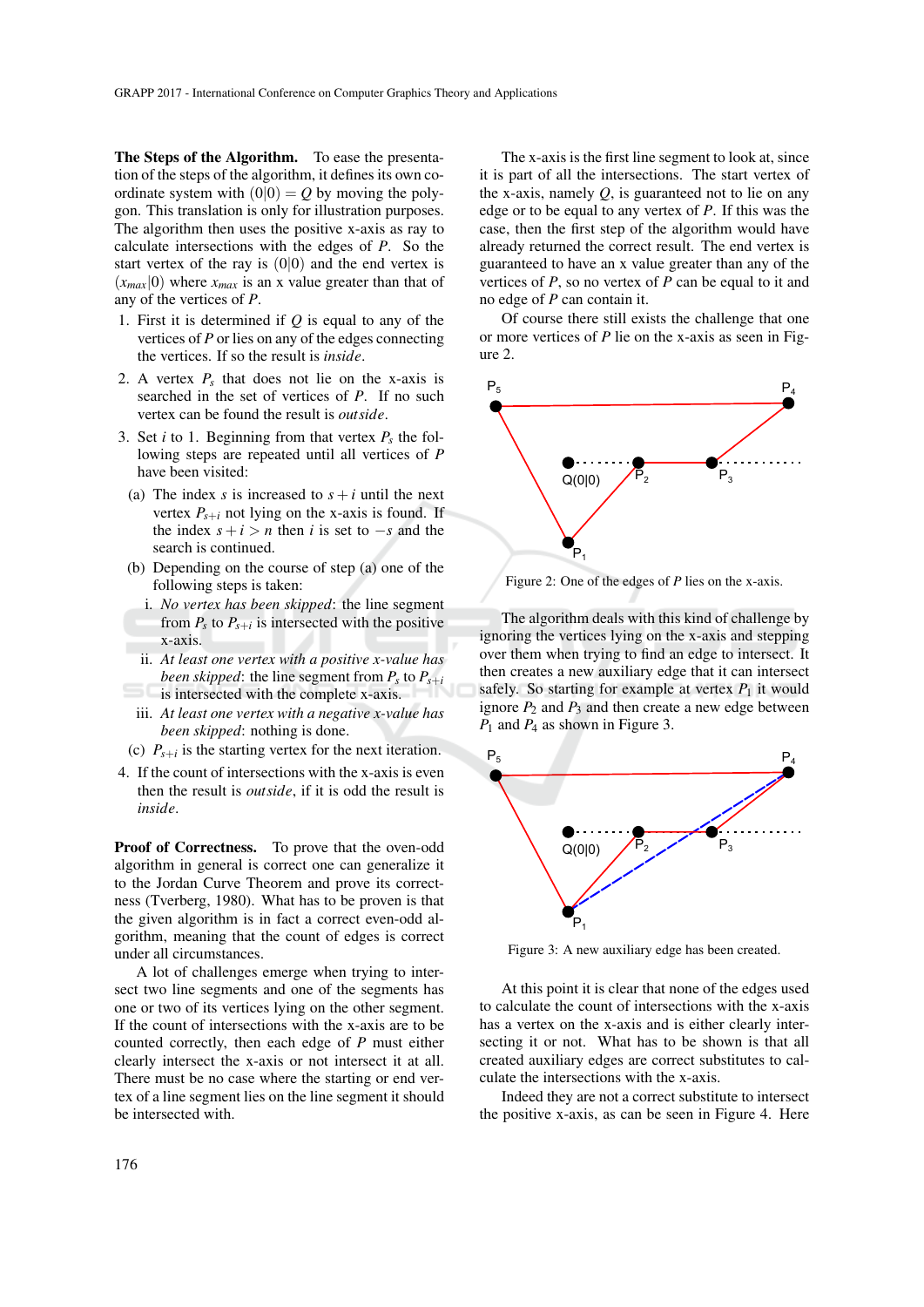the auxiliary edge would be the same as the edge between  $P_1$  and  $P_3$  and this edge does clearly not intersect the positive x-axis. So the total count of intersected edges of the polygon shown in Figure 4 would be zero - which is obviously wrong.

The algorithm actually deals with this challenge in step 3.*b*, by extending the ray in that special case where a vertex lying on the positive x-axis has been skipped. The new ray is then the complete x-axis and not only the positive part of it. It can be seen that this would create the desired result in the example of Figure 4, because the total count of intersected edges would then be one.



Figure 4: The auxiliary edge between  $P_1$  and  $P_3$  does not intersect the positive x-axis.

The question remains if this method always yields the correct result under all possible circumstances. If the skipped vertex lies on the negative x-axis then the auxiliary line will not be considered for intersection, since none of the original edges could have intersected the positive x-axis. So all cases that have to be looked at involve one or more vertices on the positive x-axis. The skipped vertices can never change from the positive to the negative x-axis since this would have been caught in the first step of the algorithm.

So, all auxiliary edges that intersect the x-axis are created from the following order of vertices:  $P_u$  which does not lie on the x-axis,  $P_v^1$  which does lie on the positive x-axis and  $P_w$  which does not lie on the xaxis. Each of the vertices  $P_\mu$  and  $P_\nu$  can lie in one of the four quadrants around the point *Q* and therefore there exist  $4 \times 4 = 16$  different versions of the auxiliary edge that have to be considered. This number can be further reduced to 10 because six of these versions are created by switching start and end vertex and do not have to be considered as a separate case.

All possibilities of the locations of  $P_u$  and  $P_w$  are shown in Table 2 as well as the desired intersection count and the actual intersection count of the algorithm. It is clear by looking at the table that the algorithm satisfies the desired result for each possible scenario. Therefore the auxiliary line is indeed a correct substitute for the original edges.

This leads to the conclusion that the algorithm provided can correctly determine if there is an even or an odd number of intersections with the polygon.  $\Box$ 

Time Complexity. All *n* vertices of the polygon are visited once during the translation and the first three steps of the algorithm. All other computations like step four can be completed within constant time. Therefore the time complexity for this algorithm is *O*(*n*).

 $\Box$ 

#### 3 EXAMPLE

The algorithm is applied to the sample complex polygon *P* in Figure 5.



Figure 5: Sample complex polygon *P*.

- 1. *Q* lies neither on any vertex nor edge.
- 2. The start vertex  $P_s$  is  $P_1$  in this example.
- 3. All intersection and substitution steps can be found in Table 1.
- 4. Since the count of intersections with the x-axis is odd the result is *inside*.

Table 1: Intersection and substitution steps.

| D<br>$\mathbf{u}$ |              | $ P_w $ x-axis for intersection operation Inters. |     |
|-------------------|--------------|---------------------------------------------------|-----|
| D                 |              | positive                                          | no  |
|                   | $P_3, P_4$ ) | complete                                          | no  |
| $P_{5}$           |              | complete                                          | ves |

 $1$ Of course there could be more than just one vertex on the x-axis but they are all skipped and the same auxiliary edge is created no matter how many additional vertices are on the x-axis.